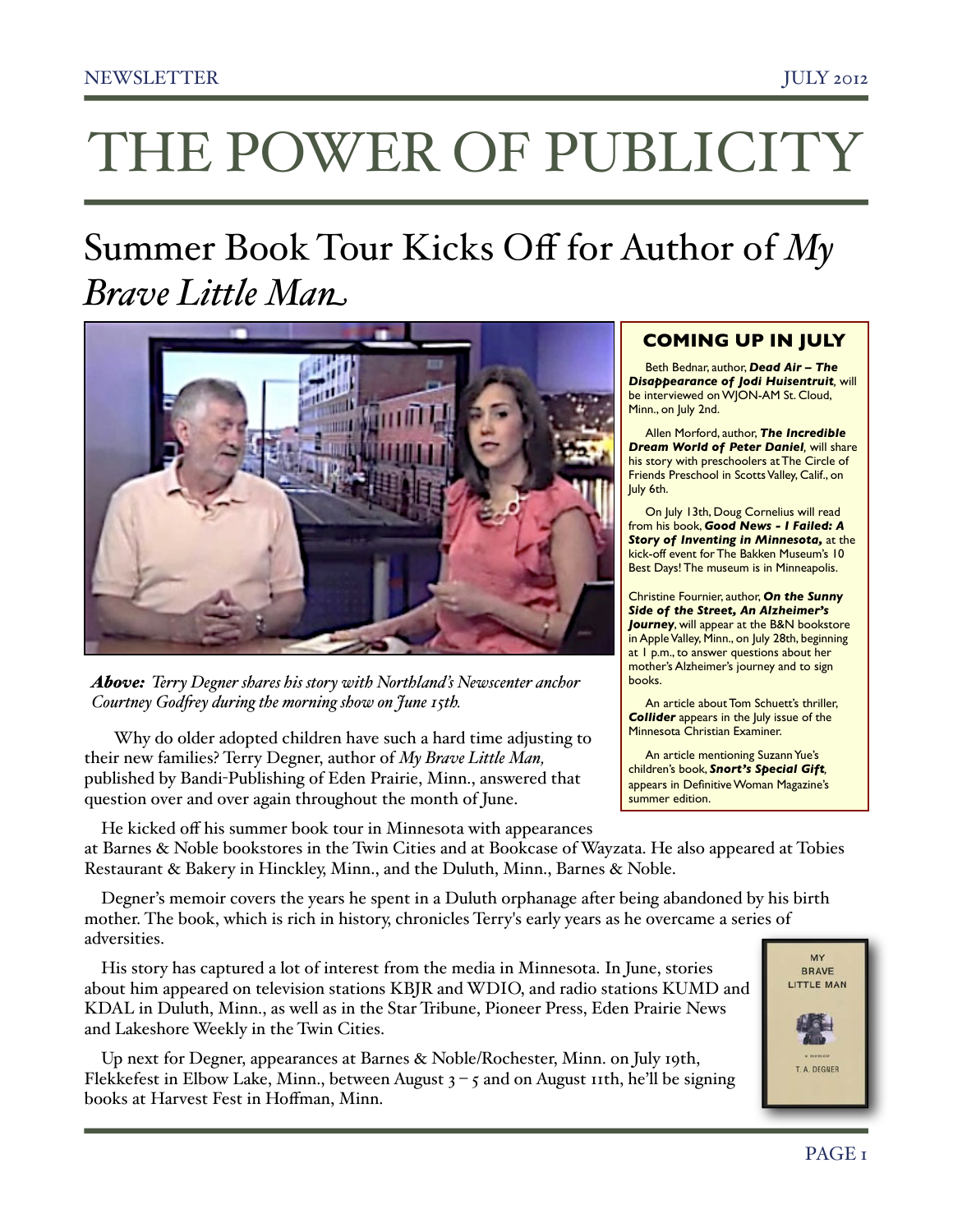#### Minnesota Author Participates in Event that Calls Attention to the Case of Missing Iowa Anchorwoman Jodi Huisentruit

June 27th marked the 17th anniversary of Mason City, Iowa anchorwoman Jodi Huisentruit's disappearance, and those who knew her, including Beth Bednar, author of *Dead Air - The Disappearance of Jodi Huisentruit*, spent the week of her disappearance on efforts to call attention to the case.



*Above: Jodi Huisentruit's disappearance is a story that hit close to home for retired news anchor Beth Bednar.*

 Bednar sold books at the Brave Community Theater of Spring Valley, Minn., June 27 – 29, where the play, *Fade to Black* about the mystery that has haunted the small Iowa town for years, was put on. At the time Huisentruit disappeared, Bednar, who now lives in the Twin Cities, had just retired from a 20-year career as a news anchor at KAAL-TV, a competing station in the Rochester/Austin/Mason City television market.

 "I don't believe for a moment it was a random act of violence," said Bednar. "I think she was abducted by someone she knew, someone she had met before, maybe even in a casual kind of situation like at a bar or restaurant or party or something like that. Somebody out there knows something."

 *Dead Air - The Disappearance of Jodi Huisentruit* is available for purchase at Barnes & Noble and Amazon.com, as well as directly through the publisher, Beaver's Pond Press.

 On June 27, the article, [Does book on Huisentruit hold the key to](http://www.hometown-pages.com/main.asp?SectionID=11&SubSectionID=94&ArticleID=44092)  [solving one of the Midwest's biggest mysteries?](http://www.hometown-pages.com/main.asp?SectionID=11&SubSectionID=94&ArticleID=44092) ran in the Spring Valley Times. Bednar will discuss her research into the case during a radio interview with WJON-AM in St. Cloud, Minn., the morning of July 2nd.



# Author Shares Details of the Alzheimer's Journey She Traveled with Her Mother



*Above: Christine Fournier shares fond memories of her amazing mother during a discussion about Alzheimer's Disease.*

 Alzheimer's Disease is unfortunately a problem that is likely to affect just about everyone at one time or another. According to the National Alzheimer's Association, an estimated 5.4 million Americans of all ages have Alzheimer's disease. This figure includes 5.2 million people aged 65 and older and 200,000 individuals under age 65 who have familial or early-onset Alzheimer's.

 Minnesota author Christine Fournier lost her mother to the disease in 1996, but still thinks about her every day. On June 16th she led a discussion at the Barnes & Noble bookstore in Roseville, Minn., where she shared how she dealt with the disease.

 Fournier told the 30 or so people who attended her talk how she figured out that her mother had the disease, and also how she went about making difficult end-of-life decisions.



Fournier's book, *On the Sunny Side of the Street – An Alzheimer's Journey,* is a celebration of Helen Winter LaCaze's life. The book is available at bookstores everywhere and can also be purchased online through Barnes and Noble and Amazon.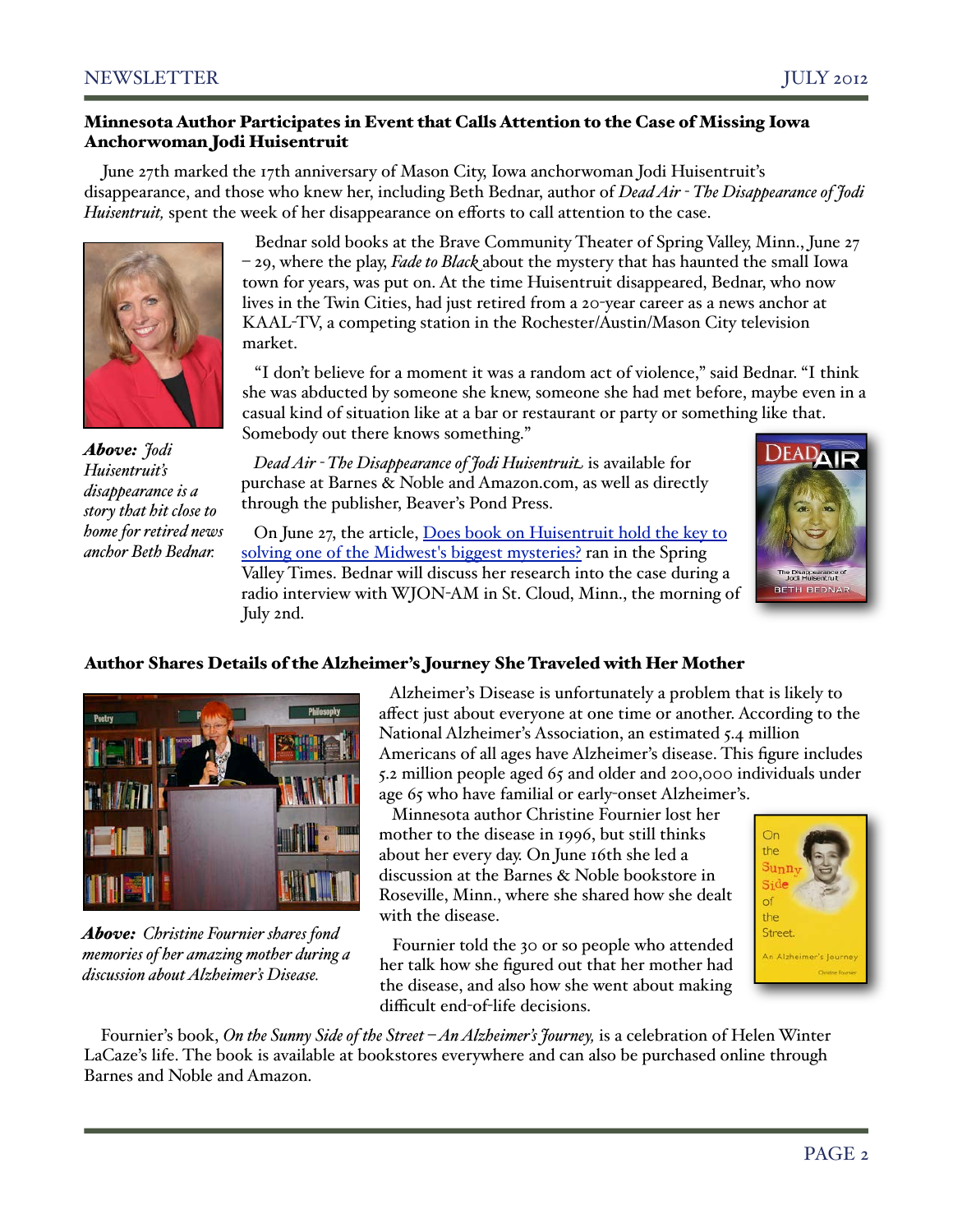#### The Three Authors of Quentin Avenue Share the Spotlight

Three neighbors and good friends from St. Louis Park, Minn., all with a zest for life, along with a message of hope, compassion inspiration and love, shared their collective works and signed copies of their books during a wine and cheese reception at Kokoro Visions Gallery in St. Louis Park, Minn., on June 8th.

Taking part in the event were Bob Wolfe, author, *A Drop of Life in the Sea of Time,* Pamela King-Rediger, author, *Loving Yourself Home,* and Charles Whittlesey, author, *The Islander.* The festivities were well attended thanks in part to the article, [St. Louis Park authors](http://sailor.mnsun.com/2012/06/st-louis-park-unite-june-8/)  [unite June 8,](http://sailor.mnsun.com/2012/06/st-louis-park-unite-june-8/) that appeared in the hometown paper, The Sun Sailor.

All three authors read from their books and answered questions from the audience. They also signed books.

Kokoro Visions is a pop-up gallery that Wolfe opened in mid-May and just closed on June 30th. While it was in operation, the gallery was a place for Wolfe to display, and offer for sale, a lifetime of pictures he had taken during his career as a professional photographer.

## Barnes & Noble/Apple Valley's Summer Reading Kickoff Party

 Every summer Barnes & Noble bookstores across the country invite kids to come into the store and pick up a summer reading form they can fill out and exchange for a



free book. The Apple Valley, Minn., store invited three children's authors RMA Publicity works with to participate in their Summer Reading Kickoff Party on June 9th.

 Colette Nicoletta (*A'ison Investigates* and *There's a Frog on My Forehead*), Mark Toffle (*The Raindrop Who Lost His Cloud But Found His Purpose*) and Jean

Clausen (*Green Wise Kids*) had an enjoyable day sharing their stories with the kids. Thank you to Julie and Renee for the invitation.

*Le\$: Colette Nicoletta signs books a\*er her reading. Above Right: Mark Toffle signs books. Right: Jean Clausen shows off a co'ection of recyclables.*



*Above (L-R): Charles Whittlesey, Bob Wolfe and Pamela King-Rediger chat with a couple who came to meet them and buy books.* 





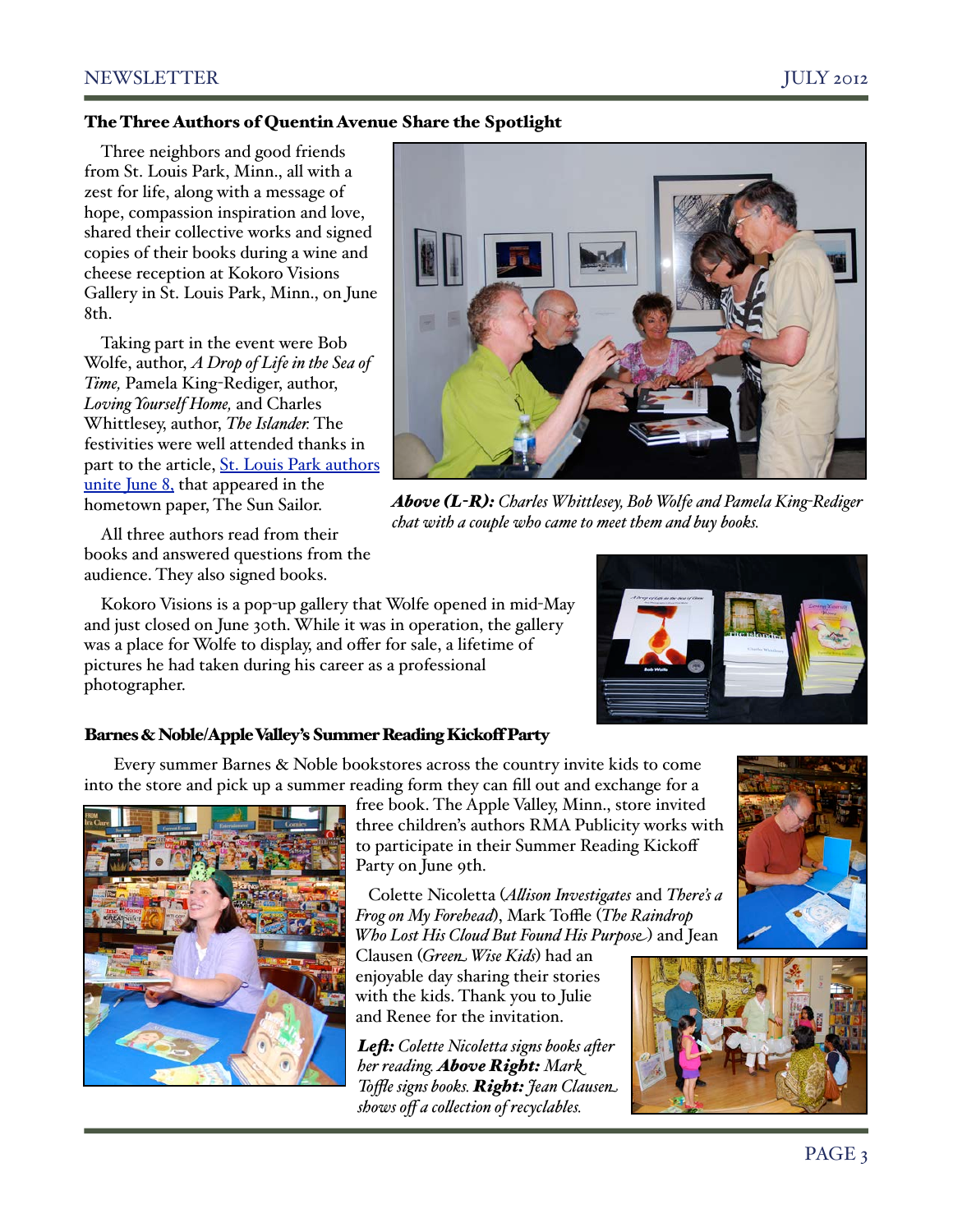# NEWSLETTER JULY 2012

#### RMA Publicity Welcomes Our Newest Author…

A special welcome to Patricia Overson, author of *The Find Your Rainbow Co'ection* of books. RMA Publicity is looking very forward to helping launch her book marketing campaign.

*Find Your Rainbow – Inspirations for Grandchildren* and the soon-to-be-released title, *Find Your Rainbow – Inspirations for Children* are gift books that help communicate the giver's values, beliefs and wisdom in a unique and enduring way.

In the colorfully designed books, Overson, of Plymouth, Minn., shares her own poems and brief perspectives, as well as words to live by from figures ranging from Maya Angelou to Eleanor Roosevelt to Albert Einstein.

"These books are designed to be interactive," Overson said. "Before you give one, you can customize it in two ways. You can check the box next to any of the heartfelt messages and poems to signal that the sentiment particularly resonates with you. You can also write personal thoughts or special memories from the heart using the blank pages at the end of the book." There are also album pages so you can attach a few favorite photographs, she added.

For more information log on to [www.findyourrainbow123.com.](http://www.findyourrainbow123.com)

ALSO IN JUNE...

 Ms. Nique, author, *If My Past Wasn't So Dark… My Future Wouldn't Shine So Bright,* was a guest speaker at the Sister Spokesman Healthy Families event in Bloomington, Minn., on June 2nd.

 Kelly McCleary, author, *The Best Possible World – A Search for the Nature of Heaven,* signed books at Hastings Books in Fayetteville, Ark., on June 23rd.

Stacey Ackerman, author, *Supermom – A Postpartum Anxiety Survival Story,* was interviewed on KLAS-TV Las Vegas on June 27th as part of a story about the Postpartum Support International Training Conference being held in that





RUNESTONE KEY TO A LOST EMPIRE

> An article mentioning Gordon Fredrickson's new book, *What I Saw on the Farm,* appeared in the New Prague Times o[n June 28th.](http://www.newpraguetimes.com/main.asp?Search=1&ArticleID=14707&SectionID=8&SubSectionID&S=1)



**THE BEST** POSSIBLE WORLD

city.

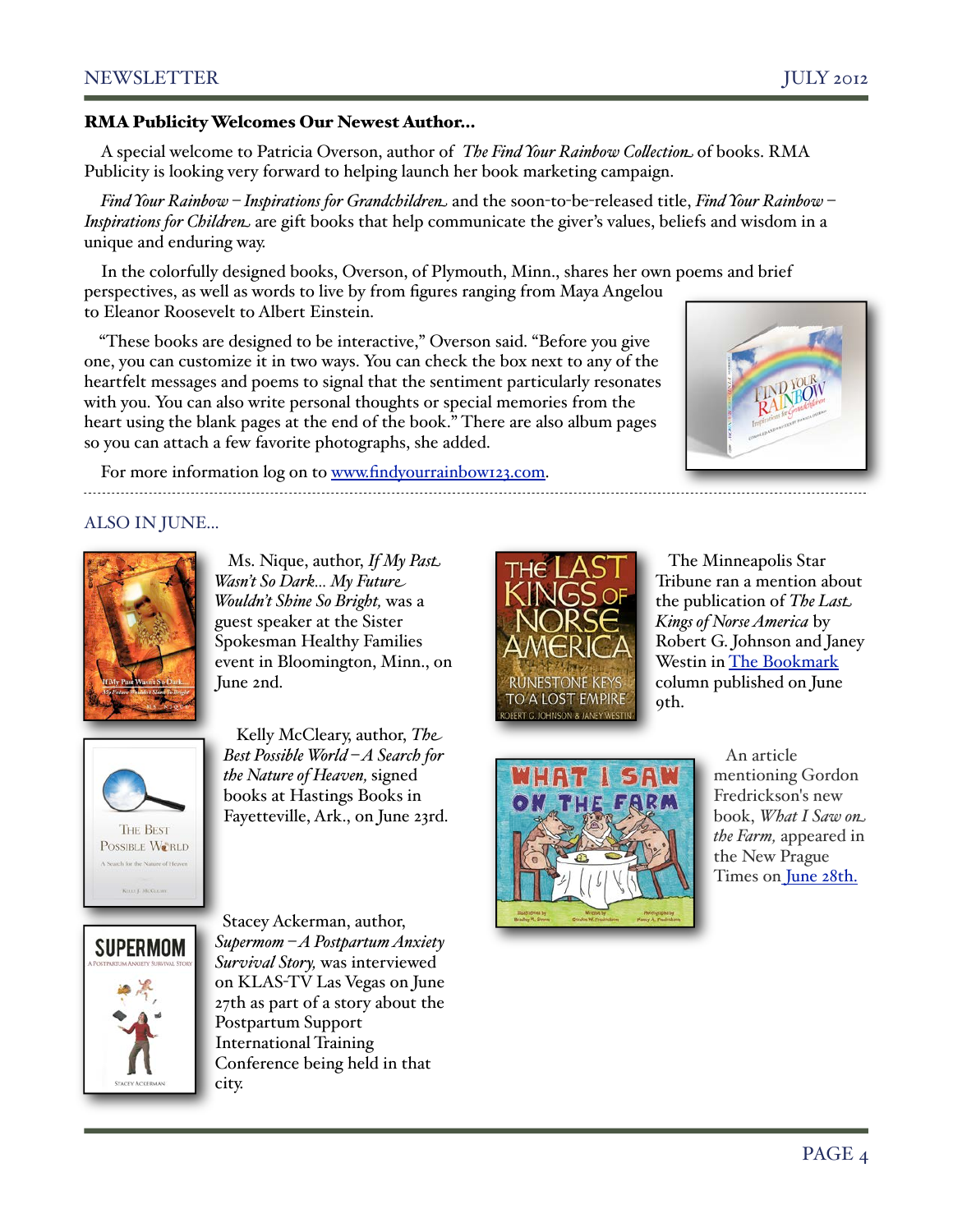## NEWSLETTER JULY 2012



 Congratulations to Octane Press & John Huston and Tyler Fish, authors of *Forward The First American Unsupported Expedition to the North Pole*. Their book just won 1st place in the

Sports & Recreation category of the 2012 Benjamin Franklin Award competition. The winners were announced June 4th in New York City.



 Yvonne Palka, author, *Super Simple Sumi-e,* painted and sold books at the Whidbey Festival of the Arts in Whidbey, Washington.

# MEDIA OPPORTUNITIES

If your book is relatable to any of the following events observed in July or August, let us know! RMA Publicity may be able to help you secure publicity in the print, broadcast and/or online media for your book.

#### **July Media Opportunities**

Bereaved Parents Awareness Month Bioterrorism/Disaster Education and Awareness Month National Make a Difference to Children Month Sandwich Generation Month

#### **August Media Opportunities**

American Adventures Month Children's Eye Health and Safety Month Get Ready for Kindergarten Month National Immunization Awareness Month National Minority Donor Awareness Month What Will Be Your Legacy Month

#### **Other dates observed in August….**

Single Working Women's Day – Aug. 4 Assistance Dog Week – Aug. 5-11 Exercise with Your Child Week – Aug. 6-12 National Bargain Hunting Week – Aug. 6-12 Professional Speakers Day – Aug. 7 National Aviation Week – Aug. 15-21 National Relaxation Day- Aug. 15 International Geocaching Day – Aug. 18 Be an Angel Day – Aug. 22 Be Kind to Human Kind Week – Aug. 25-31

\* Source: 2012 Chase's Calendar of Events

#### Like us on Facebook please

 RMA Publicity regularly posts author news and events to our Facebook page, which is easily accessed through the front page of [www.RMAPublicity.com.](http://www.RMAPublicity.com) If you would like to receive updates as they happen, please visit our page and "like" it.

# **RMA** Publicity

[www.RMAPublicity.com](http://www.RMAPublicity.com) [rachel@RMAPublicity.com](mailto:?subject=) (952) 240 - 2513